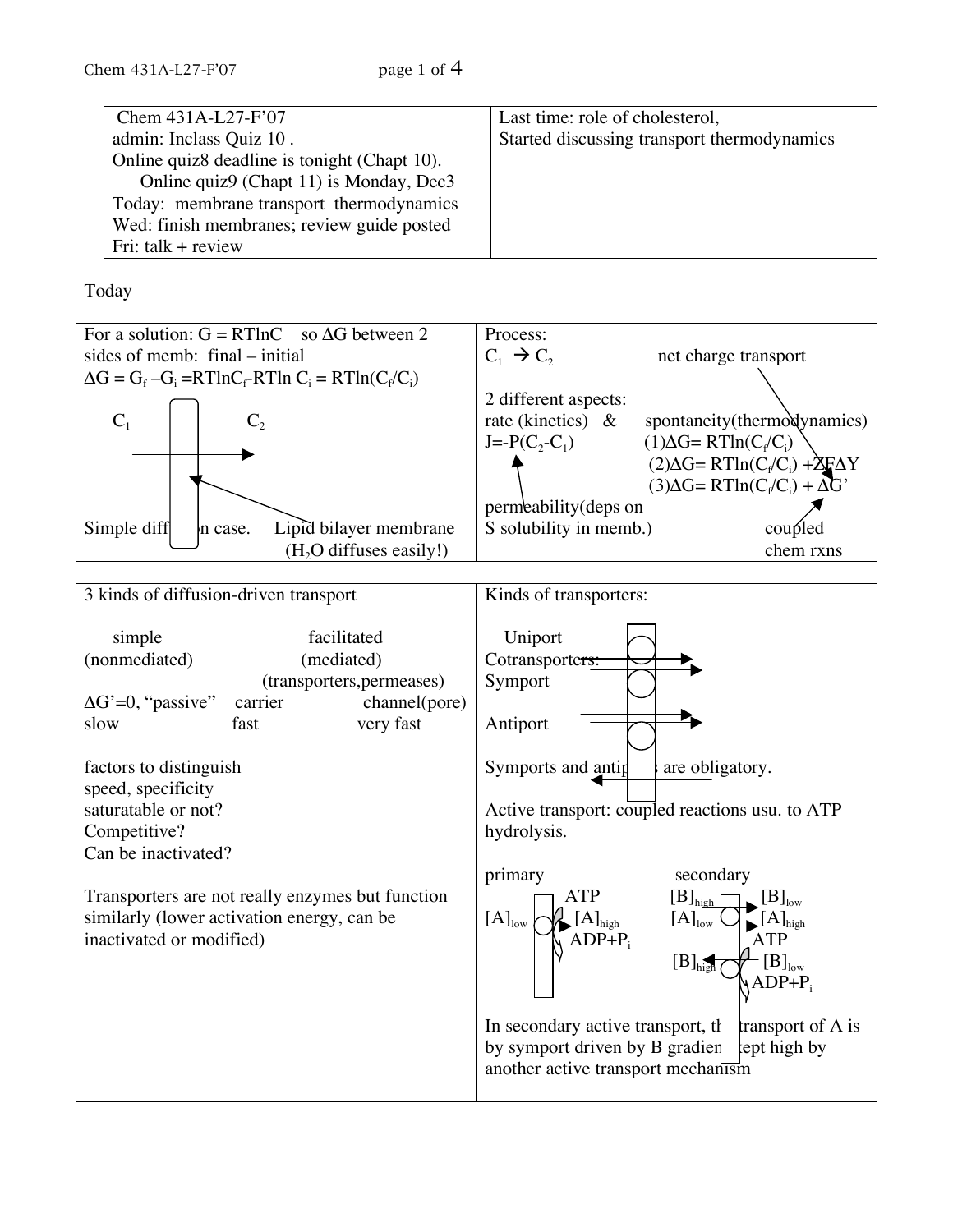| page 2 of $4$<br>Chem 431A-L27-F'07                                                                                                                      |                                                                                                                                                           |
|----------------------------------------------------------------------------------------------------------------------------------------------------------|-----------------------------------------------------------------------------------------------------------------------------------------------------------|
| Thermodynamics of Transport Across Membranes                                                                                                             | the membrane is given by                                                                                                                                  |
|                                                                                                                                                          | $\Delta G = RTln(C_{in}/C_{out}) + \Delta G',$                                                                                                            |
| Like other processes, the Gibbs free energy change<br>determines the direction in which a transport<br>process occurs. The free energy change associated | where $\Delta G'$ depends on the particular transport<br>process as follows:                                                                              |
| with movement of compound(s) across a<br>biological membrane is a function of 1) the relative                                                            | $\Delta G' = 0$ for a diffusion-based process;                                                                                                            |
| concentration of the material on both sides of the                                                                                                       | $\Delta G' = ZF\Delta \Psi$ for processes where net charge                                                                                                |
| membrane, 2) the change in charge brought about<br>by the movement of ionic compound(s) across the                                                       | differences occur. F is the Faraday constant (96.5)<br>$kJ/mol/V$ ), $\Delta\Psi$ is the membrane potential in volts,                                     |
| membrane, and 3) other energy releasing processes<br>coupled to the transfer, such as hydrolysis of ATP.                                                 | and Z is the charge of the ion; and                                                                                                                       |
| The Gibbs free energy for a transfer process of                                                                                                          | $\Delta G' = \Delta G$ process for processes coupled to the                                                                                               |
| compound C from outside the membrane to inside                                                                                                           | transport.                                                                                                                                                |
|                                                                                                                                                          |                                                                                                                                                           |
| When $\Delta G$ for a transport is negative, movement of                                                                                                 | and charge, as well as the input of chemical                                                                                                              |
| the compound(s) is favored in the direction for<br>which it was calculated.                                                                              | energy) provide forces to transport molecules<br>across membranes and are all used in biology.                                                            |
| If the $\Delta G$ is positive, movement is favored in the<br>reverse direction.                                                                          | The first diffusion-based process is called a<br>passive process, because it employs no additional<br>input of energy ( $\Delta G' = 0$ ) and cannot move |
| When $\Delta G = 0$ , net movement is favored in neither                                                                                                 | substances against a concentration gradient (from                                                                                                         |
| direction. Note that at equilibrium for a diffusion-<br>based process, $\Delta G = 0$ , so $C_{in} = C_{out}$ . Thus, a                                  | low to high concentration). All movement of<br>molecules in diffusion-based processes is with the                                                         |
| diffusion-based process results in equal conc'n's                                                                                                        | gradient (from high to low concentrations).                                                                                                               |
| of the transported molecule inside and out.                                                                                                              |                                                                                                                                                           |

| The processes that use energy from changes in                                   | Students should be aware that both of these                 |
|---------------------------------------------------------------------------------|-------------------------------------------------------------|
| potential or from energetically favorable chemical                              | mechanisms can also be used to oppose transfer as           |
| processes are called active transport processes.                                | well. Hence, electrical differences across a                |
| They can move substances against a concentration                                | membrane may oppose a transfer instead of favor             |
| gradient using the additional contribution from $\Delta G'$                     | it and formation of $\overline{ATP}$ from $ADP + Pi$ may be |
| which is not available in diffusion-driven                                      | too energetically unfavorable of a barrier to allow         |
| processes.                                                                      | a transfer to occur.                                        |
|                                                                                 |                                                             |
| The driving force for passive transport is simply                               | One defines the net rate of transport, $J(J_{1-2})$ in      |
| the process of diffusion. Though this may be                                    | terms of membrane thickness (d), the diffusion              |
| masked a bit by movement of molecules through                                   | coefficient $(D)$ , the partition coefficient $(K)$ , and   |
| pores or via carrier molecules, the end result of                               | the concentration difference $(C_2 - C_1)$ of the           |
| passive transport is always an equal concentration                              | compound across the membrane. This is simplified            |
| of the transported molecule on both sides of the                                | to                                                          |
| membrane.                                                                       | $J = -P(C_2 - C_1)$ , where P is the permeability           |
| KINETICS of Transport. Some considerations:                                     | coefficient (explain the $-$ sign)                          |
| $C_1 = 10 \parallel C_2 = 1 \quad (we know J_{1\rightarrow 2} = +)$<br>Consider |                                                             |

These three scenarios (differences in concentration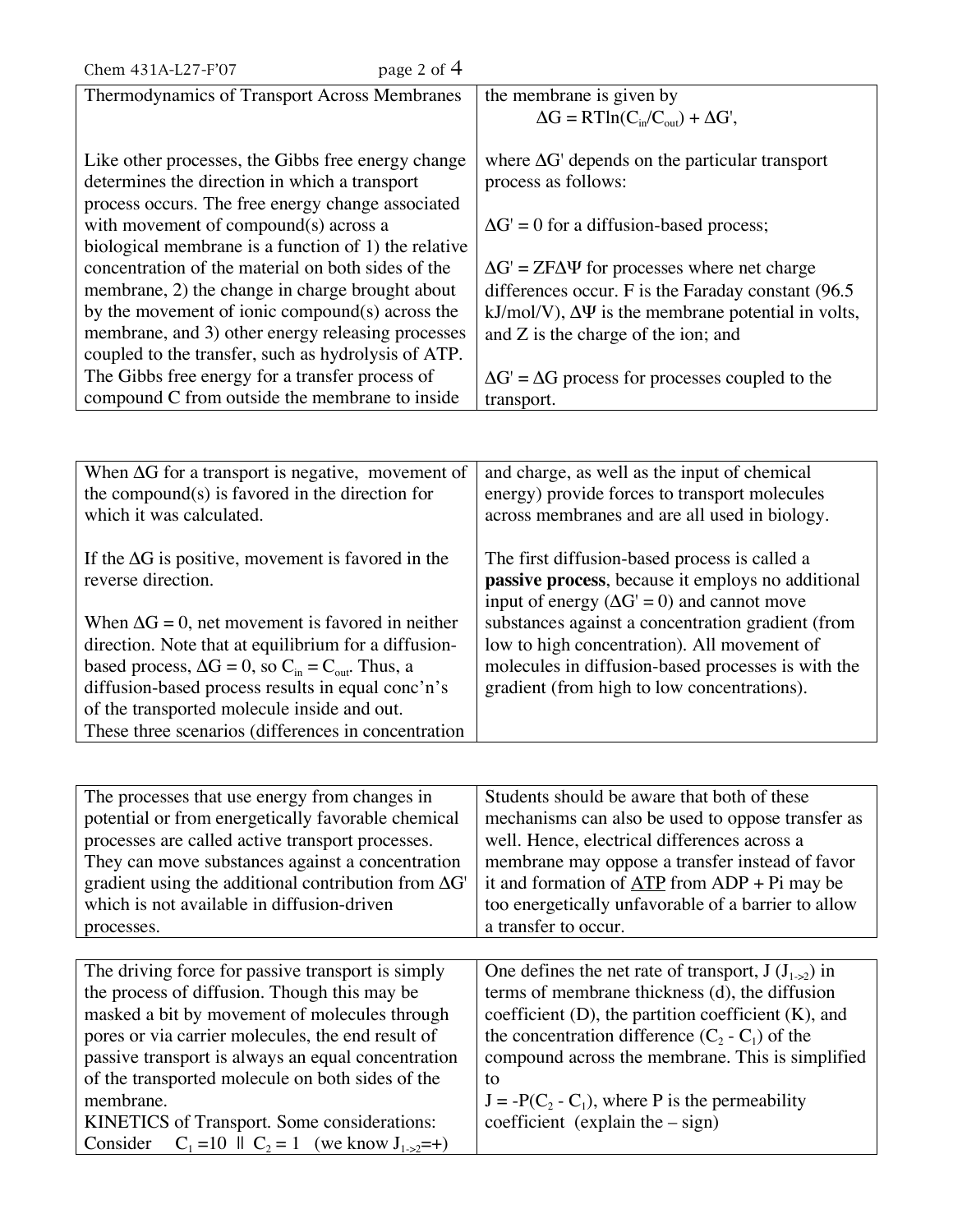| The slow process of diffusion is insufficient to       | Active transport, on the other hand, <i>couples</i> |
|--------------------------------------------------------|-----------------------------------------------------|
| transport many needed molecules across cellular        | transport of compounds across the membrane to       |
| membranes, so cells have evolved a variety of          | energetically favorable processes, such as          |
| mechanisms for speeding up diffusion. This             | hydrolysis of ATP. Because of the additional        |
| process, called facilitated transport, includes (1)    | energy provided by the coupled process, active      |
| pore-facilitated transport and (2) carrier-facilitated | transport systems can "pump" molecules against a    |
| transport. (due to membrane proteins called:           | concentration gradient. Thus, with active transport |
| transporters or permeases.                             | provided by the sodium-potassium pump, cells can    |
| It is important to note, however, that though pores    | maintain a higher concentration of potassium ions   |
| or carriers speed the diffusion process, the driving   | inside of the cell than outside and a higher        |
| force for each process is still diffusion, with all of | concentration of sodium ions outside than inside.   |
| its built-in limitations.                              |                                                     |

| Example: sodium-glucose cotransport system -          | from another active transport system-the sodium          |
|-------------------------------------------------------|----------------------------------------------------------|
| energy for the transport is provided by the high      | ion gradient maintained by the sodium-potassium          |
| sodium ion concentration outside the cell             | pump                                                     |
| compared to inside. This might seem to be a           |                                                          |
| passive transport process, because diffusion of       | <b>.Diffusion</b> - Diffusion happens, and there is very |
| sodium ions into the cell carries glucose with it. It | little cells can do about it. Tables list permeability   |
| is not, however, because the sodium ions are          | coefficients for selected ions and molecules             |
| pumped back out as they enter the cell, so the        | through membranes. Because the driving force for         |
| sodium ion concentration never comes to               | diffusion is a concentration gradient, active            |
| equilibrium inside and outside the cell. The          | transport pumps, such as the sodium-potassium            |
| sodium-glucose cotransport system is thus an          | pump, create gradients of these two ions that are        |
| active transport system that derives its energy       | continually (though slowly) degraded by diffusion.       |
|                                                       |                                                          |

| 4 ways to distinguish simple (nonmediated) vs                                                                                                                                                                                                                                                    | $(3)$ competition (hyperbola shifts to right with a |
|--------------------------------------------------------------------------------------------------------------------------------------------------------------------------------------------------------------------------------------------------------------------------------------------------|-----------------------------------------------------|
| facilitated (mediated) diffusion: (1) speed and                                                                                                                                                                                                                                                  | competing similar solute                            |
| specificity (e.g. glucose vs mannitol)                                                                                                                                                                                                                                                           | (4) inactivation: (protein modifying reagents)      |
| (2) saturation (graph:hyperbola vs straight line)                                                                                                                                                                                                                                                |                                                     |
|                                                                                                                                                                                                                                                                                                  |                                                     |
| Facilitated transport (or facilitated diffusion) -                                                                                                                                                                                                                                               | end result is the same as diffusion. Facilitated    |
| $\mathbf{r}$ and $\mathbf{r}$ and $\mathbf{r}$ and $\mathbf{r}$ and $\mathbf{r}$ and $\mathbf{r}$ and $\mathbf{r}$ and $\mathbf{r}$ and $\mathbf{r}$ and $\mathbf{r}$ and $\mathbf{r}$ and $\mathbf{r}$ and $\mathbf{r}$ and $\mathbf{r}$ and $\mathbf{r}$ and $\mathbf{r}$ and $\mathbf{r}$ and |                                                     |

| 1 actificated transport (or facilitated diffusion) - | Chu Tesun is the same as unfusion. Tachnaicu             |
|------------------------------------------------------|----------------------------------------------------------|
| Includes pore-facilitated transport and carrier-     | transport systems speed up diffusion by a factor of      |
| facilitated transport systems. One notable feature   | up to 10,000,000-fold.                                   |
| of facilitated transport systems is that even though | Note: pore-facilitated much faster than carrier          |
| the driving force is also the process of diffusion   | facilitated transport. Na <sup>+</sup> and $K^+$ have no |
| and the                                              | facilitated transport and thus diffuse very slowly.      |

| Pore-facilitated transport examples -                 | and sodium ions to pass through it.                        |
|-------------------------------------------------------|------------------------------------------------------------|
| $Cl-HCO3 exchanger$ of the erythrocyte is an          | Still another pore-facilitated system is that of the       |
| example of a pore-facilitated transport system. It    | glucose transport protein of erythrocytes which            |
| contains a highly specific channel to transport       | strongly favors transport of D-glucose over other          |
| bicarbonate ions out of cells as it transports        | sugars.                                                    |
| chloride ions in. It is an <i>anion-exchanger</i> (AE | Carrier-facilitated transport - Valinomycin, an            |
| protein). Note <u>net charge difference in the</u>    | <i>antibiotic</i> , is an example of a carrier-facilitated |